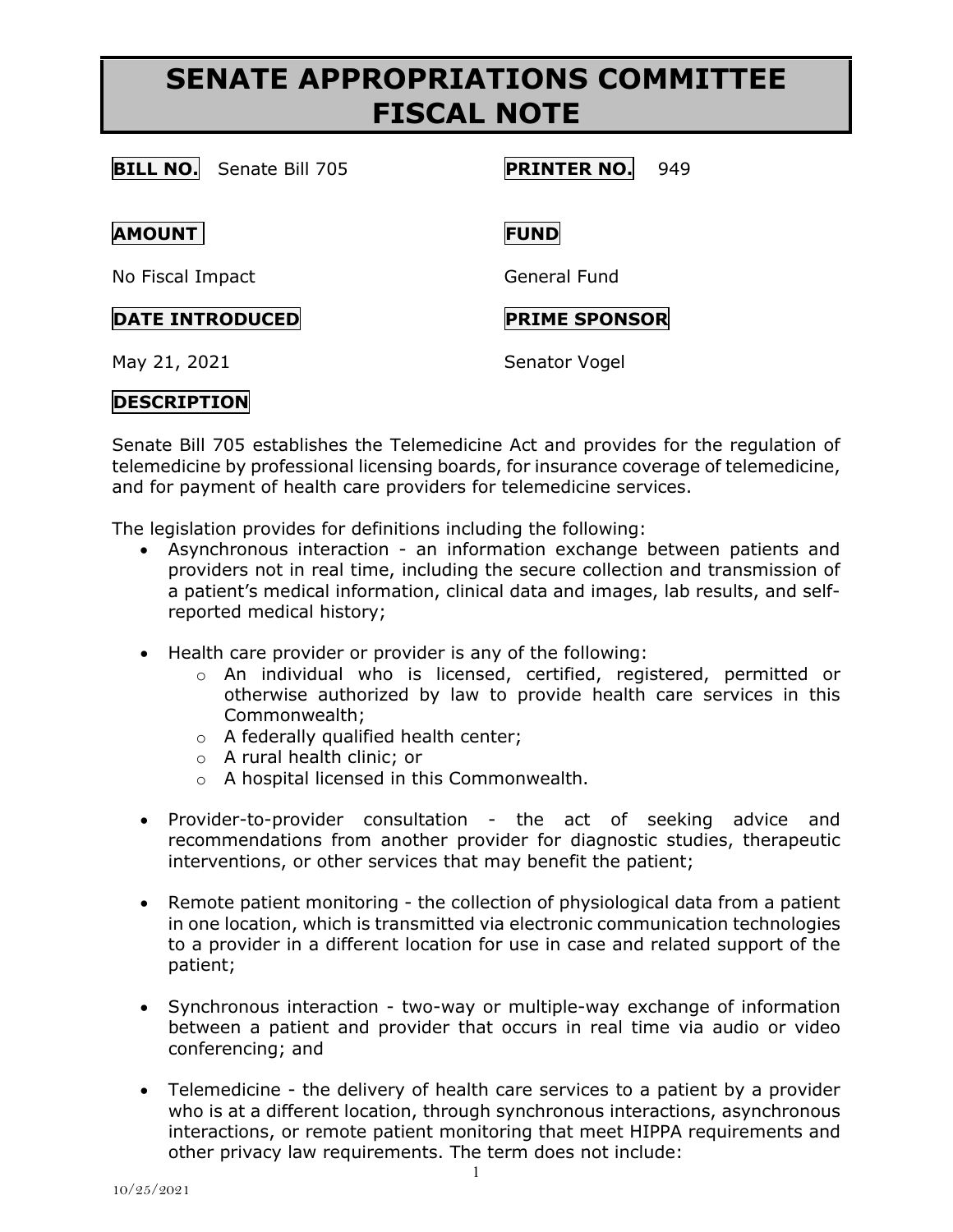# **SENATE APPROPRIATIONS COMMITTEE FISCAL NOTE**

- $\circ$  The provision of health care services solely using voicemail, facsimile, e-mail or instant messaging or a combination thereof;
- o A provider-to-provider consultation.

The bill requires each professional licensure board to promulgate regulations within the scope of practice and standard of care. The regulations shall consider model policies and clinical guidelines for appropriate use of synchronous and asynchronous interactions and remote patient monitoring. Regulations shall also include patient privacy and date security standards compliant with federal and state law.

Senate Bill 705 mandates providers to comply with all applicable federal and state laws and regulations. Failure to comply shall subject a provider to discipline by the respective licensure board.

The bill requires a health care provider who provides healthcare services via telemedicine to patients located in the Commonwealth to comply with the following:

- Verify the location and identity of the patient receiving care and disclose the health provider's identity, location and specialty for all encounters in which the health provider does not have an established provider-patient relationship;
- Obtain oral or written consent from the patient, informing patients of the right to choose the form of service delivery, including the right to refuse telemedicine services without jeopardizing patient access to other services;
- Perform an appropriate clinical evaluation before providing treatment using either synchronous or asynchronous interactions;
- Establish a diagnosis and treatment plan or execute a treatment plan;
- Create, maintain and/or update a patient's electronic medical record within 24 hours;
- Provide a visit summary to the patient if requested; and
- Have an emergency action plan in place for medical and behavioral health emergencies and referrals.

The legislation requires providers of online refractive services to inform patients the service is not an ocular health exam by clearly communicating the information to the patient prior to online service.

The bill states that providers using telemedicine shall be subject to the standard of care applicable to the same health services in an in-person setting.